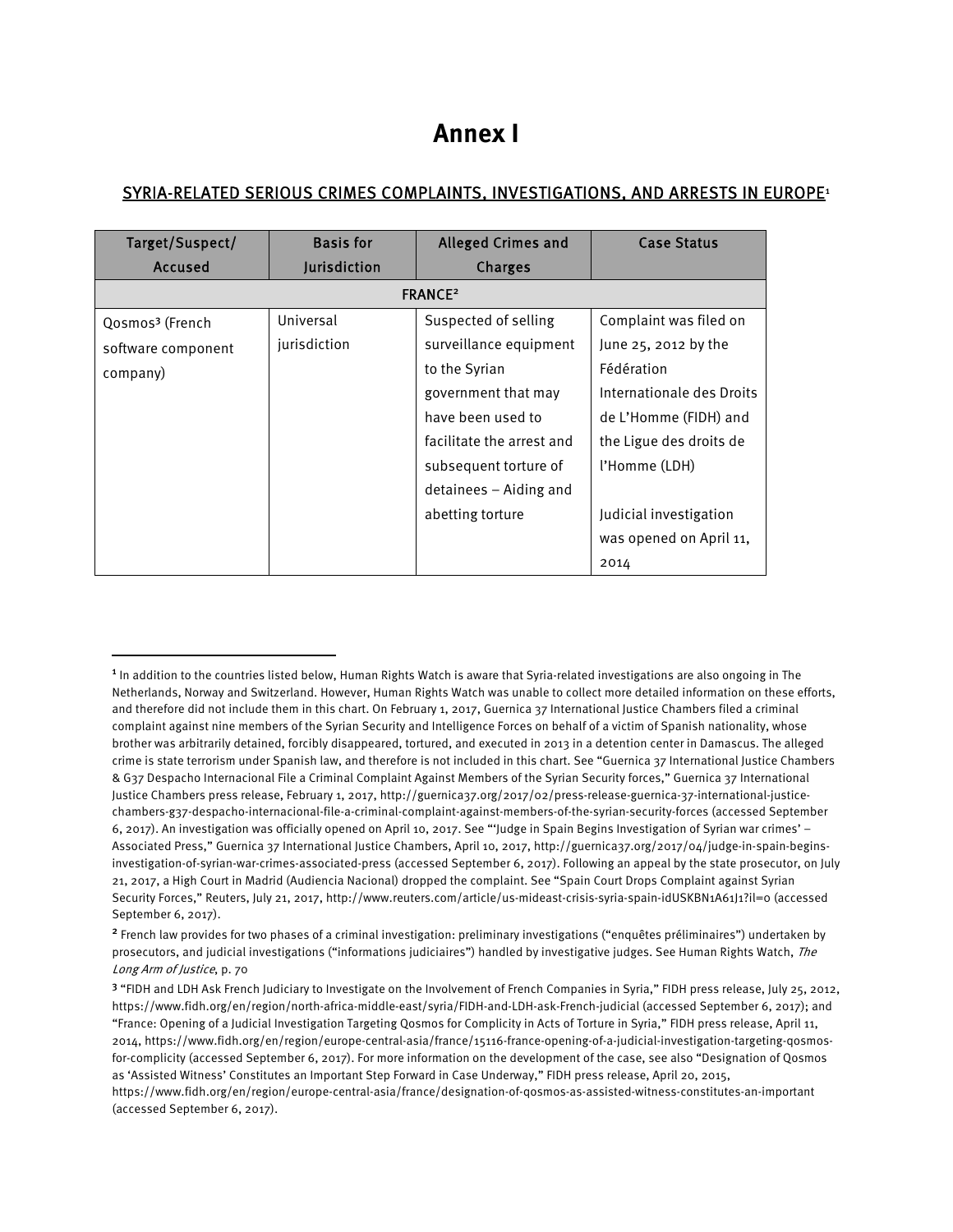| Syrian government <sup>4</sup> | Passive personality  | Assassination of a        | Judicial investigation  |
|--------------------------------|----------------------|---------------------------|-------------------------|
|                                | principle - Victims  | French journalist, Remi   | opened in 2012 for      |
|                                | are French nationals | Ochlik, and attempted     | assassination and       |
|                                |                      | assassination of a        | attempted               |
|                                |                      | French journalist, Edith  | assassination           |
|                                |                      | Bouvier, while they were  |                         |
|                                |                      | covering the Syrian       | In October 2014, the    |
|                                |                      | army's shelling of the    | facts were reclassified |
|                                |                      | Baba Amr district of      | as war crimes, and the  |
|                                |                      | Homs on February 22,      | proceedings transferred |
|                                |                      | 2012 - War crimes         | to the war crimes unit  |
| Syrian government <sup>5</sup> | N/A                  | Crimes allegedly          | Preliminary examination |
|                                |                      | committed between         | opened in September,    |
|                                |                      | 2011 and 2013 by the      | 2015                    |
|                                |                      | Syrian government         |                         |
|                                |                      | based on the Caesar       |                         |
|                                |                      | photographs               |                         |
| Syrian government <sup>6</sup> | Passive personality  | <b>Patrick and Mazzen</b> | Complaint was filed on  |
|                                | principle - Victim   | Dabbagh were arrested     | October 24, 2016 by     |
|                                | (complainant) is a   | in November 2013 by the   | Obeida Dabbagh          |
|                                | French national      | Syrian Air Forces         | (brother and uncle of   |
|                                |                      | intelligence service, and | the victims)            |
|                                |                      | were never seen again -   |                         |
|                                |                      | Enforced disappearance    | Judicial investigation  |
|                                |                      | and torture as crimes     | was opened on October   |
|                                |                      | against humanity          | 27, 2016                |

 $\overline{\phantom{a}}$ 

<sup>4</sup> FIDH, Annual Report 2015, https://www.fidh.org/IMG/pdf/fidh\_annual\_report\_2015.pdf (accessed September 6, 2017), pp. 30, 51. On July 9, 2016, the Center for Justice and Accountability (CJA) filed a lawsuit in the U.S. District Court for the District of Columbia on behalf of the family Marie Colvin, who fell victim of the same attack. The lawsuit was filed under the Foreign Sovereign Immunities Act, a federal law that allows victims to sue designated state-sponsors of terrorism for the murder of US citizens. For more information on this case see "Syria: War Crimes and the Murder of Journalist Marie Colvin," CJA, http://cja.org/what-we-do/litigation/colvin-v-syria (accessed September 6, 2017). The family of Marie Colvin and British journalist Paul Conroy (also injured in the 2012 attack in Baba Amr) joined the complaint in France as civil parties. Human Rights Watch interview with NGO, July 4, 2017.

<sup>5</sup> See TRIAL International, Make Way for Justice #3: Universal Jurisdiction Annual Review 2017, p. 26.

<sup>6</sup> Ibid. See also "The Case of Two Disappeared Franco-Syrians in a Bachar El-Assad Jail Referred to the French Justice," FIDH press release, October 24, 2016, https://www.fidh.org/en/region/north-africa-middle-east/syria/the-case-of-two-disappeared-francosyrians-in-a-bachar-el-assad-jail (accessed September 6, 2017); and "Syria: French Judges Open Enquiry into Disappearance of Franco-Syrian Father and Son in Bachar El-Assad's Jails," FIDH, November 7, 2016, https://www.fidh.org/en/impacts/syria-french-judgesopen-enquiry-into-disappearance-of-franco-syrian (accessed September 6, 2017). In July 2016, a similar claim was filed by Mustafa Abdul Rahman, brother of Hicham Rahman, a Syrian doctor allegedly disappeared, tortured and killed by Syrian government forces. The complainant died later in the summer and the case was dismissed. Human Rights Watch interview with NGO, July 4, 2017.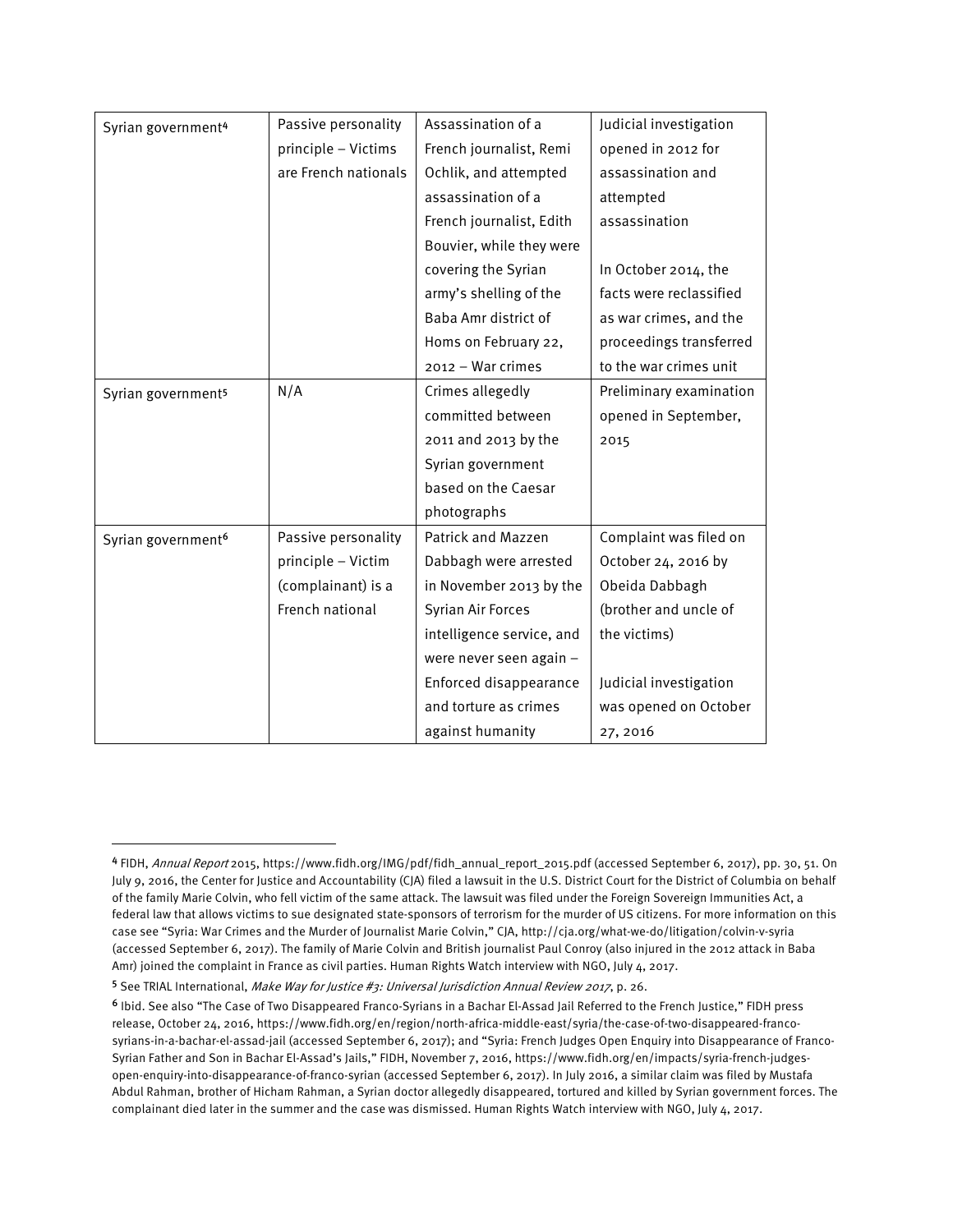| Lafarge (French cement-       | Active personality | Suspected of financing   | Complaint was filed on   |
|-------------------------------|--------------------|--------------------------|--------------------------|
| manufacturing                 | principle -        | ISIS and being complicit | November 15, 2016 by 11  |
| company)7                     | Perpetrator is a   | in war crimes and        | former Lafarge Syrian    |
|                               | French national    | crimes against humanity  | employees, the           |
|                               |                    | in Syria                 | European Center for      |
|                               |                    |                          | Constitutional and       |
|                               |                    |                          | Human Rights (ECCHR),    |
|                               |                    |                          | and the Paris-based      |
|                               |                    |                          | legal organization,      |
|                               |                    |                          | Sherpa.                  |
|                               |                    |                          |                          |
|                               |                    |                          | Judicial investigation   |
|                               |                    |                          | was opened on June 6,    |
|                               |                    |                          | $2017^8$                 |
|                               |                    | <b>GERMANY</b>           |                          |
| Different parties to the      | N/A                | Grave international      | Structural investigation |
| conflict in Syria9            |                    | crimes                   | opened in September      |
|                               |                    |                          | 2011                     |
| ISIS <sup>10</sup>            | N/A                | Grave international      | Structural investigation |
|                               |                    | crimes                   | opened in August 2014    |
| Individuals suspected of      | N/A                | Grave international      | 27 targeted              |
| having committed grave        |                    | crimes                   | investigations           |
| crimes in Syria and           |                    |                          |                          |
| Iraq <sup>11</sup>            |                    |                          |                          |
| Akram A. (/S/S) <sup>12</sup> | Universal          | Accused of membership    | Arrested on February 7,  |
|                               | jurisdiction       | in a terrorist           | 2017. After further      |

<sup>7</sup> "French-Swiss Company LafargeHolcim Sued for Grave Crimes in Syria," ECCHR, https://www.ecchr.eu/en/business-and-humanrights/lafarge-syria/articles/lafarge-syria-june17.html (accessed September 6, 2017).

 $10$  lbid.

 $\overline{a}$ 

<sup>11</sup> Human Rights Watch interview with German officials, February 22, 2017.

<sup>8</sup> It should be noted that the case was assigned to two investigative judges, from the financial and anti-terrorism divisions of the Paris High Court. See "French-Swiss Company LafargeHolcim Sued for Grave Crimes in Syria," ECCHR.

<sup>9</sup> Human Rights Watch interview with German officials, February 16, 2017; Human Rights Watch interview with German officials, February 22, 2017; Human Rights Watch email correspondence with German official, March 20, 2017. See also German Parliament, "Reply by the Federal Government to the Inquiry Put by Mr Tom Koenigs, Mr Luise Amtsberg, Dr Franziska Brantner, Other Members of Parliament and the Parliamentary Group BÜNDNIS 90/DIE GRÜNE (Green Party): Investigation in Germany for Serious International Crimes Committed in Syria," Document n. 18/12533; German Parliament (Deutscher Bundestag), "Reply by the Federal Government to the Inquiry Put by Katja Keul, Tom Koenings, Dr. Franziska Brantner Other Members of Parliament and the Parliamentary Group BÜNDNIS 90/DIE GRÜNE (Green Party): Investigation in Germany for Serious International Crimes Committed in Syria," Document n. 18/12487.

<sup>12</sup> Office of the Federal Prosecutor General, "Police Arrest Syrian ISIS Suspect Accused of Rape" ("Festnahme wegen des Verdachts der Mitgliedschaft in der ausländischen terroristischen Vereinigung "Islamischer Staat" (IS) sowie der Begehung eines Kriegsverbrechens"), February 7, 2017, https://www.generalbundesanwalt.de/txt/showpress.php?themenid= 19&newsid=671 (accessed September 6, 2017); Office of the Federal Prosecutor General, "Warrant for Membership of the Foreign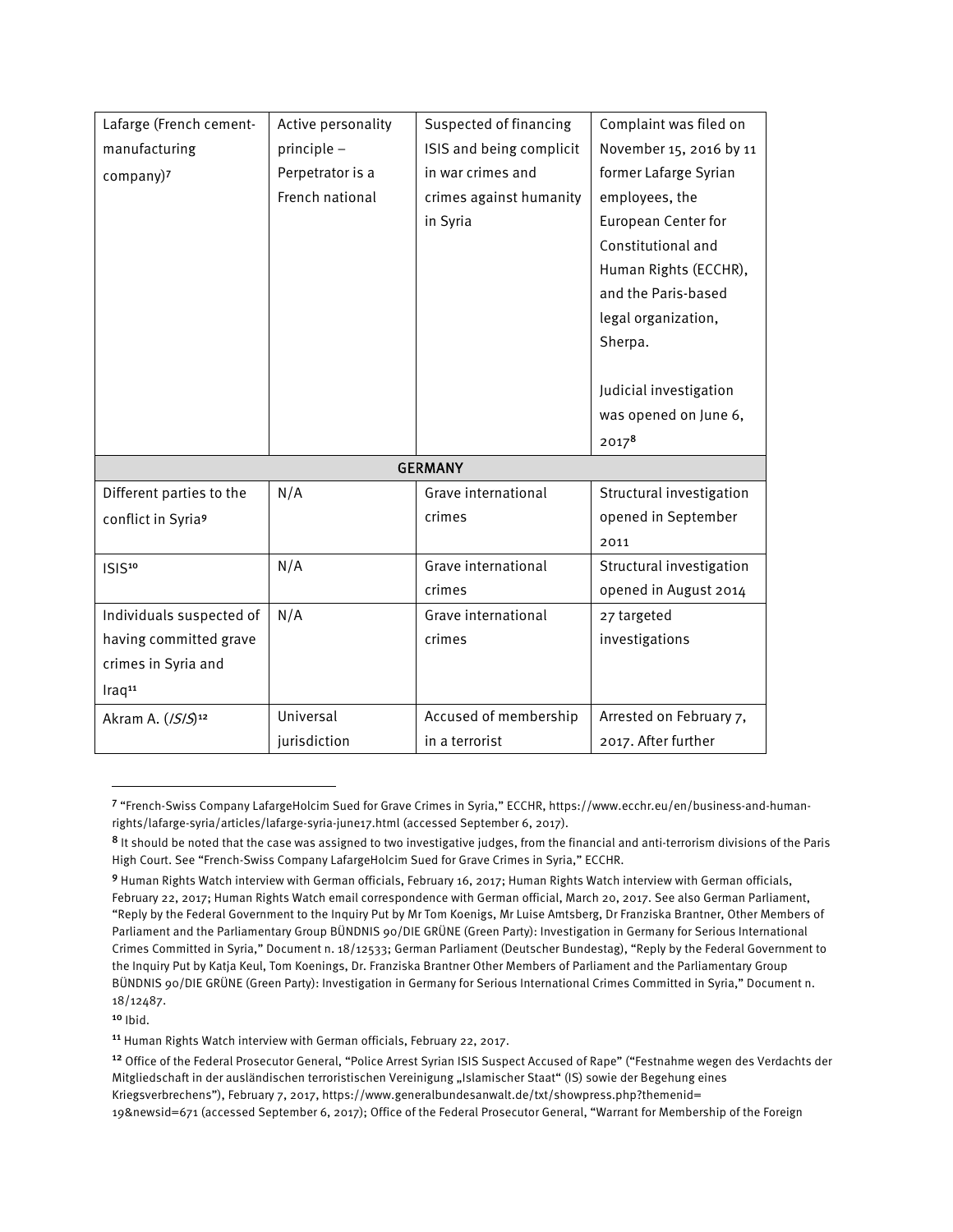|                                      |              | organization and rape      | investigation, the arrest |
|--------------------------------------|--------------|----------------------------|---------------------------|
|                                      |              | as a war crime             | warrant was lifted and    |
|                                      |              |                            | Akram A. was later        |
|                                      |              |                            | released on June 12,      |
|                                      |              |                            | 2017                      |
| Six high-level officials of          | Universal    | Torture committed in       | Complaint was filed on    |
| the Syrian Military                  | jurisdiction | three prisons of the       | March 1, 2017 by seven    |
| Intelligence Service and             |              | Military Intelligence      | victims, and Syrian       |
| government: Ali                      |              | Service in Syria -         | Lawyers Anwar al-Bunni    |
| Mamluk, Abdelfattah                  |              | Crimes against             | (Syrian Center for Legal  |
| Qudsiyeh, Rafiq                      |              | humanity and war           | Researches &              |
| Shehadeh, Muhamad                    |              | crimes                     | Studies) and Mazen        |
| Mahalla, Muhammad                    |              |                            | Darwish (Syrian Center    |
| Khallouf (alias Abou                 |              |                            | for Media and Freedom     |
| Ezzat), Shafiq Masa as               |              |                            | of Speech), and ECCHR     |
| well as other                        |              |                            |                           |
| unidentified officials <sup>13</sup> |              |                            |                           |
| Abdalfatah H. A. (Jabhat             | Universal    | Accused of membership      | Arrested on March 1,      |
| al-Nusra) <sup>14</sup>              | jurisdiction | in a terrorist             | 2017                      |
|                                      |              | organization and murder    |                           |
|                                      |              | (including as a war        |                           |
|                                      |              | crime) for the killing of  |                           |
|                                      |              | 36 members of the          |                           |
|                                      |              | Syrian forces              |                           |
| Abdulmalk A. (Jabhat al-             | Universal    | Accused of membership      | Arrested on May 9, 2017   |
| Nusra and ISIS) <sup>15</sup>        | jurisdiction | in terrorist organizations |                           |
|                                      |              | and murder (including      |                           |
|                                      |              | as a war crime)            |                           |

 $\overline{a}$ 

Terrorist Organization 'Islamic State' (IS) and the Commission of a War Crime" ("Haftbefehl wegen des Verdachts der Mitgliedschaft in der ausländischen terroristischen Vereinigung "Islamischer Staat" (IS) sowie der Begehung eines Kriegsverbrechens aufgehoben"), June 12, 2017, https://www.generalbundesanwalt.de/de/showpress.php?themenid=19&newsid=714 (accessed September 6, 2017). <sup>13</sup> "Torture under the Assad Regime: Germany Paves the Way for First Syrian Cases under Universal Jurisdiction Laws," ECCHR, https://www.ecchr.eu/en/international-crimes-and-accountability/syria/torture-under-assad/articles/international-crimes-andaccountability-syria-torture-under-assad.html (accessed September 6, 2017).

<sup>14</sup> Office of the Federal Prosecutor General, "Two Suspected Members of the Foreign Terrorist Group "Jabhat al-Nusra" (JaN)" ("Festnahme zweier mutmaßlicher Mitglieder der ausländischen terroristischen Vereinigung "Jabhat al-Nusra" (JaN)"), March 2, 2017, https://www.generalbundesanwalt.de/de/showpress.php?themenid=19&newsid=680 (accessed September 6, 2017).

<sup>15</sup> Office of the Federal Prosecutor General, "Two Suspected Members of the Foreign Terrorist Groups 'Jabhat al-Nusra' (JaN) and 'Islamic State' (IS)" ("Festnahme zweier mutmaßlicher Mitglieder der ausländischen terroristischen Vereinigungen "Jabhat al-Nusra" (JaN) und "Islamischer Staat" (IS)"), May 9, 2017, https://www.generalbundesanwalt.de/de/

showpress.php?themenid=19&newsid=702 (accessed September 6, 2017).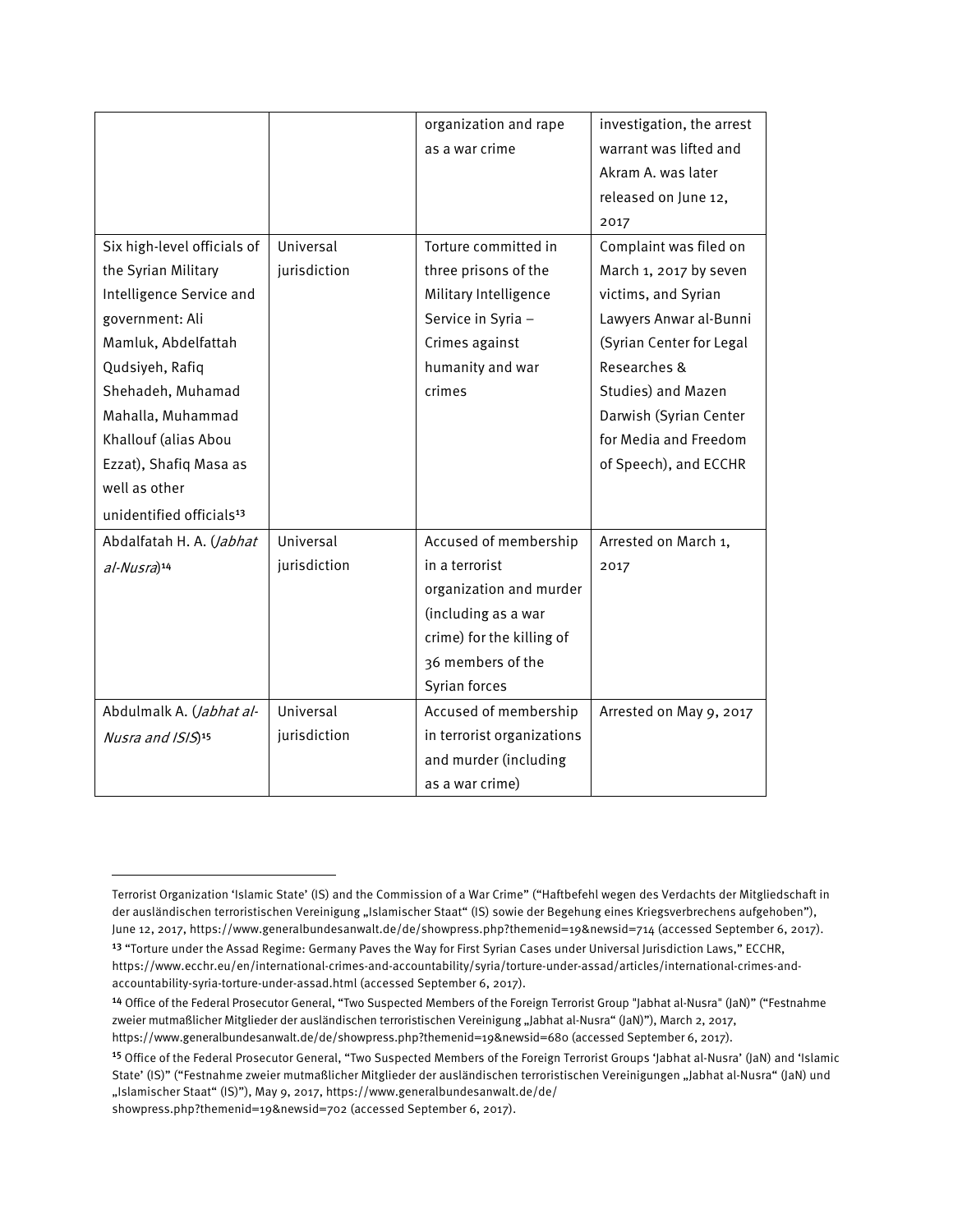| Harry S. (/S/S) <sup>16</sup>         | Active personality | Accused of murder as a    | Already in prison in     |  |
|---------------------------------------|--------------------|---------------------------|--------------------------|--|
|                                       | principle -        | war crime for killing six | Germany for terrorism-   |  |
|                                       | Perpetrator is a   | prisoners in 2015.        | related offenses.        |  |
|                                       | German national    |                           | Charged with murder as   |  |
|                                       |                    |                           | a war crime on July 10,  |  |
|                                       |                    |                           | 2017                     |  |
| Fares A.B. ( <i>Jabhat al-</i>        | Universal          | Accused of membership     | Arrested on August 8,    |  |
| Nusra and ISIS) <sup>17</sup>         | jurisdiction       | in a terrorist            | 2017                     |  |
|                                       |                    | organization, and ill-    |                          |  |
|                                       |                    | treatment of prisoners    |                          |  |
|                                       |                    | and murder as war         |                          |  |
|                                       |                    | crimes                    |                          |  |
| Heads of the Syrian                   | Universal          | Systematic torture        | Complaint was filed on   |  |
| <b>National Security</b>              | jurisdiction       | committed in Syrian       | September 21, 2017 by    |  |
| Bureau, the Military                  |                    | military                  | the "Caesar-File Support |  |
| Intelligence Service, the             |                    | intelligence and military | Group" and ECCHR         |  |
| Air Force Intelligence                |                    | police facilities -       |                          |  |
| Service, the General                  |                    | Crimes against            |                          |  |
| Intelligence Directorate              |                    | humanity and war          |                          |  |
| and the Military Police <sup>18</sup> |                    | crimes                    |                          |  |
| <b>SWEDEN</b>                         |                    |                           |                          |  |
| <b>Mohammed Abdullah</b>              | Universal          | Allegedly committed war   | Case dismissed for lack  |  |
| $(Syrian\ army)$ <sup>19</sup>        | jurisdiction       | crimes but was released   | of corroborating         |  |
|                                       |                    | without charges           | evidence in March 2016   |  |
| All parties to the conflict           | N/A                | Grave international       | Structural investigation |  |
| in Syria <sup>20</sup>                |                    | crimes                    | opened in 2015           |  |

https://www.generalbundesanwalt.de/de/showpress.php?themenid=19&newsid=723 (accessed September 6, 2017).

 $\overline{\phantom{a}}$ 

<sup>16</sup> Office of the Federal Prosecutor General, "Prosecution Against a Suspected Member of the Foreign Terrorist Organization 'Islamic State (IS)' Charged for Murder" ("Anklage gegen ein mutmaßliches Mitglied der ausländischen terroristischen Vereinigung "Islamischer Staat (IS)" wegen Mordes erhoben"), July 19, 2017, https://www.generalbundesanwalt.de/de/ showpress.php?themenid=19&newsid=718 (accessed September 6, 2017).

<sup>17</sup> Office of the Federal Prosecutor General, "Arrest Warrant for the Commission of War Crimes and Membership in the Foreign Terrorist Organization 'Islamic State' (IS) enforced" ("Haftbefehl wegen des Verdachts der Begehung von Kriegsverbrechen und Mitgliedschaft in der ausländischen terroristischen Vereinigung "Islamischer Staat" (IS) vollstreckt), August 9, 2017,

<sup>18</sup> "Caesar Photos Document Systematic Torture: Syrian Military Police defector "Caesar" Passes Key Evidence to German Federal Prosecutor," ECCHR, https://www.ecchr.eu/en/international-crimes-and-accountability/syria/the-caesar-files/articles/caesarfiles.html (accessed September 22, 2017).

<sup>&</sup>lt;sup>19</sup> TRIAL International, Make Way for Justice #3: Universal Jurisdiction Annual Review 2017, p. 49.

<sup>&</sup>lt;sup>20</sup> Human Rights Watch interviews with Swedish officials, January 17, 2017; Henrik Attorps (Swedish war crimes prosecutor team), untitled contribution to panel discussion at side event "Accountability Series on the Syrian Arab Republic," Permanent Missions of Liechtenstein and Canada, 34<sup>th</sup> Human Rights Council, Palais des Nations, Geneva, March 14, 2017; Human Rights Watch email correspondence with Swedish official, June 19, 2017.